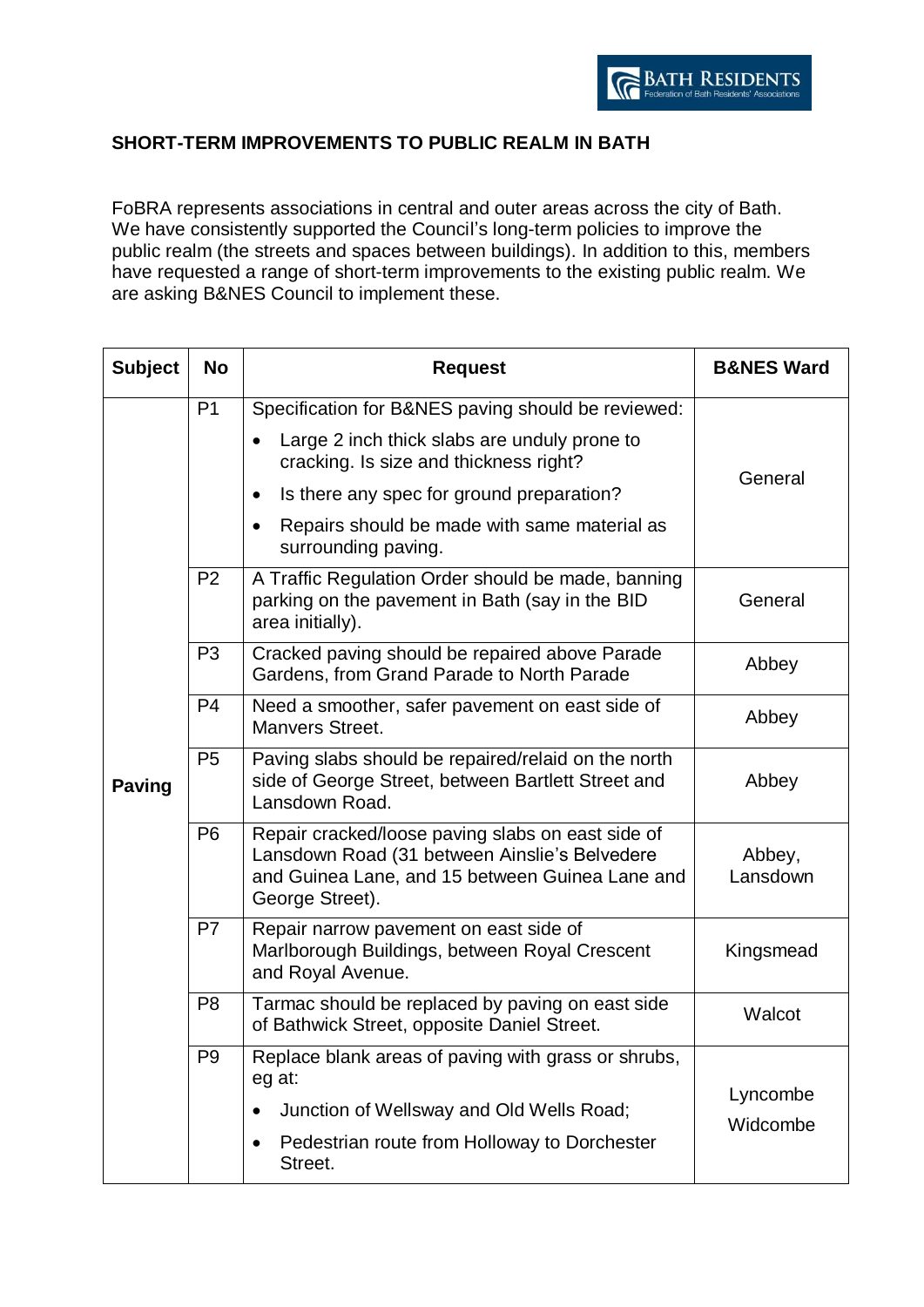|              | P <sub>10</sub> | Gritting of pavements in winter should be taken<br>more seriously (and/or handrails installed) especially<br>at:<br><b>Rosemount Lane</b><br>Steps from Lyncombe Vale to 10 Greenway<br>Lane | Widcombe |
|--------------|-----------------|----------------------------------------------------------------------------------------------------------------------------------------------------------------------------------------------|----------|
|              |                 |                                                                                                                                                                                              |          |
| Lamp         | L1              | Many of the new LED streetlights have an<br>excessively 'white' colour. Could future installations<br>use a 'warmer' colour?                                                                 | General  |
| posts        | L2              | Vegetation should be kept from growing around<br>lampposts.                                                                                                                                  | General  |
|              | L3              | Street trees should be trimmed so that they do not<br>obscure street lights.                                                                                                                 | General  |
|              |                 |                                                                                                                                                                                              |          |
|              | S <sub>1</sub>  | Sign near the Abbey to direct pedestrians to<br>Widcombe.                                                                                                                                    | Abbey    |
|              | <b>S2</b>       | Prominent sign near the station directing<br>pedestrians through the western tunnel to<br>"Widcombe: shops and restaurants".                                                                 | Abbey    |
| Sign<br>age  | S <sub>3</sub>  | There should be a wayfinding 'monolith' in<br>Widcombe Parade, once the Rossiter Road changes<br>are finalised.                                                                              | Widcombe |
|              | S <sub>4</sub>  | Information about Widcombe should be published<br>on the Bath App.                                                                                                                           | Widcombe |
|              | S <sub>5</sub>  | Monoliths need better maintenance: are they meant<br>to go green gracefully, or stay bronze-coloured?                                                                                        | General  |
|              |                 |                                                                                                                                                                                              |          |
|              | O <sub>1</sub>  | <b>PRMS</b> principles:                                                                                                                                                                      |          |
|              |                 | Removal of clutter<br>$\bullet$                                                                                                                                                              |          |
|              |                 | Respect for traditional materials                                                                                                                                                            | General  |
|              |                 | Reference to the Pattern Book when installing<br>$\bullet$<br>new elements                                                                                                                   |          |
| <b>Other</b> |                 | Should be extended to all relevant areas of the city.                                                                                                                                        |          |
|              | O <sub>2</sub>  | Yellow parking lines should be narrow (50 mm<br>width) in the Conservation Area.                                                                                                             | General  |
|              | O <sub>3</sub>  | Pedestrian crossings should be installed at:                                                                                                                                                 | Abbey    |
|              |                 | Guinea Lane, at junction with Lansdown Road,<br>Julian Road, at junction with Lansdown Road.                                                                                                 |          |
|              | O <sub>4</sub>  | Improve public realm on these popular pedestrian                                                                                                                                             | Abbey,   |